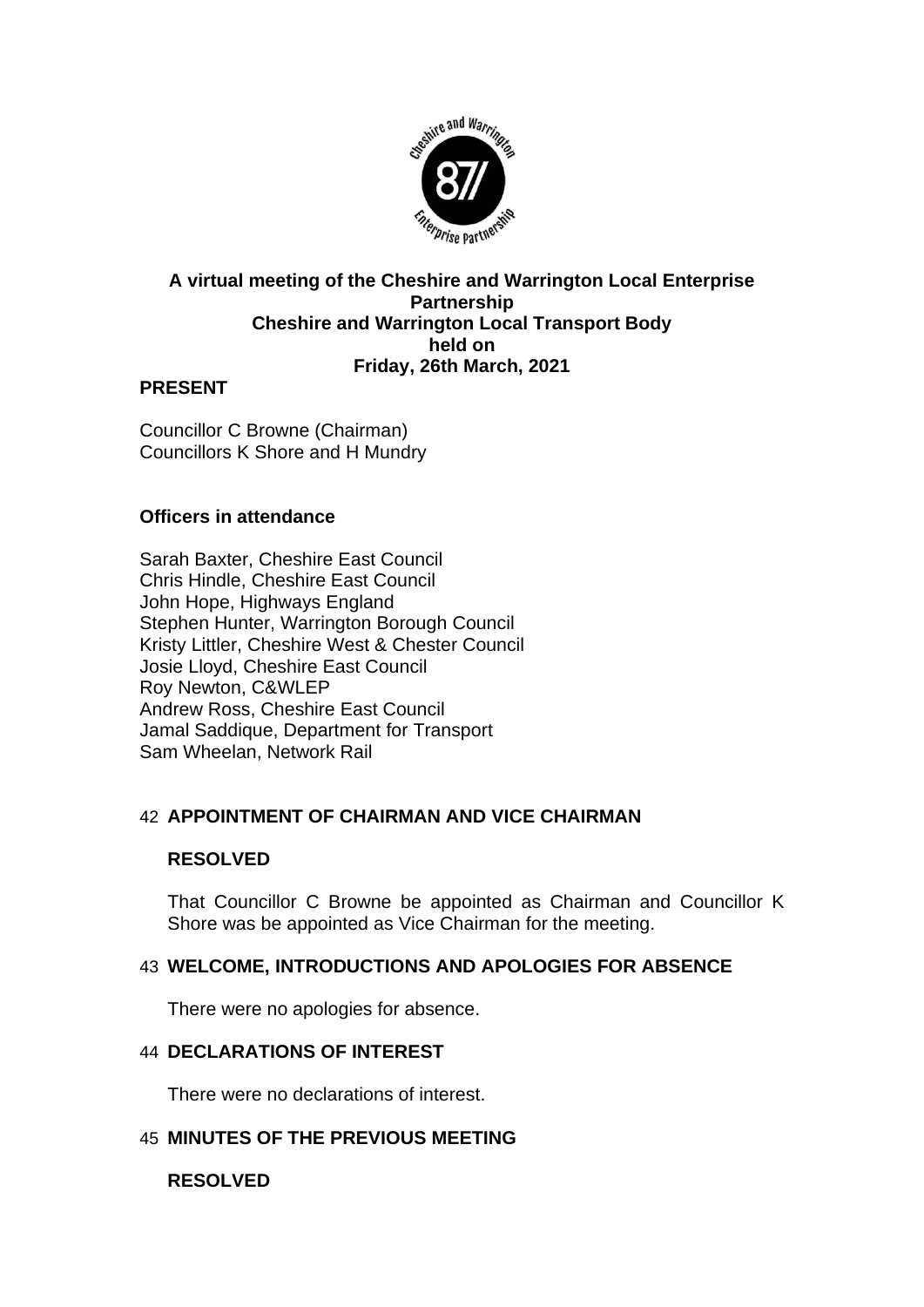That the minutes of the meeting held on 10 January 2020 be approved as a correct record.

### 46 **PUBLIC SPEAKING TIME/OPEN SESSION**

There were no public speakers.

### 47 **DEPARTMENT FOR TRANSPORT UPDATE**

Jamal Saddique from the Department for Transport attended the virtual meeting and gave an update in respect of the following matters:-

- **Budget** this had recently been set with focus on four main themes: Covid-19 measures, measures to protect jobs, public finances and investment based recovery;
- **Levelling Up Fund** this was aimed at schemes delivered within two to three years. A number of questions had already been received which required further discussion with government partners but were being responded to. Further DfT guidance would be published in due course;
- **Bus strategy** this would have a significant impact on partners and whilst it was being backed by funding, the DfT would be asking for a commitment from local authorities by 30 June to indicate whether they would be pursuing an enhanced partnership or a franchising arrangement. It was anticipated that by 31 October local authorities would have published a bus service improvement plan;
- **Covid-19** work was being undertaken to look at the impact of the pandemic and review social distancing measures. News was expected in April on recovery planning and what support could be put in place if social distancing was not lifted as expected. There had been reports of overcrowding on buses in some urban areas which could become an issue as restrictions were eased although this was being monitored;
- **Northern Transport Acceleration Council (NTAC) meeting** a meeting of the NTAC had recently taken place and a further one was scheduled for June but it was noted that there may be a series of topical sessions aimed at officer level which would be set up in the interim.

A question was asked as to when the Levelling Up Fund would become available and what the timescales were. The Board was advised that, while not much detail could be provided on this now, guidance would be coming soon to address these queries. Further to this, a question was raised querying whether the funding would be subject to a bidding process. The Board was informed that the forthcoming guidance would address this, but that the current understanding was that this would not be subject to a bidding process.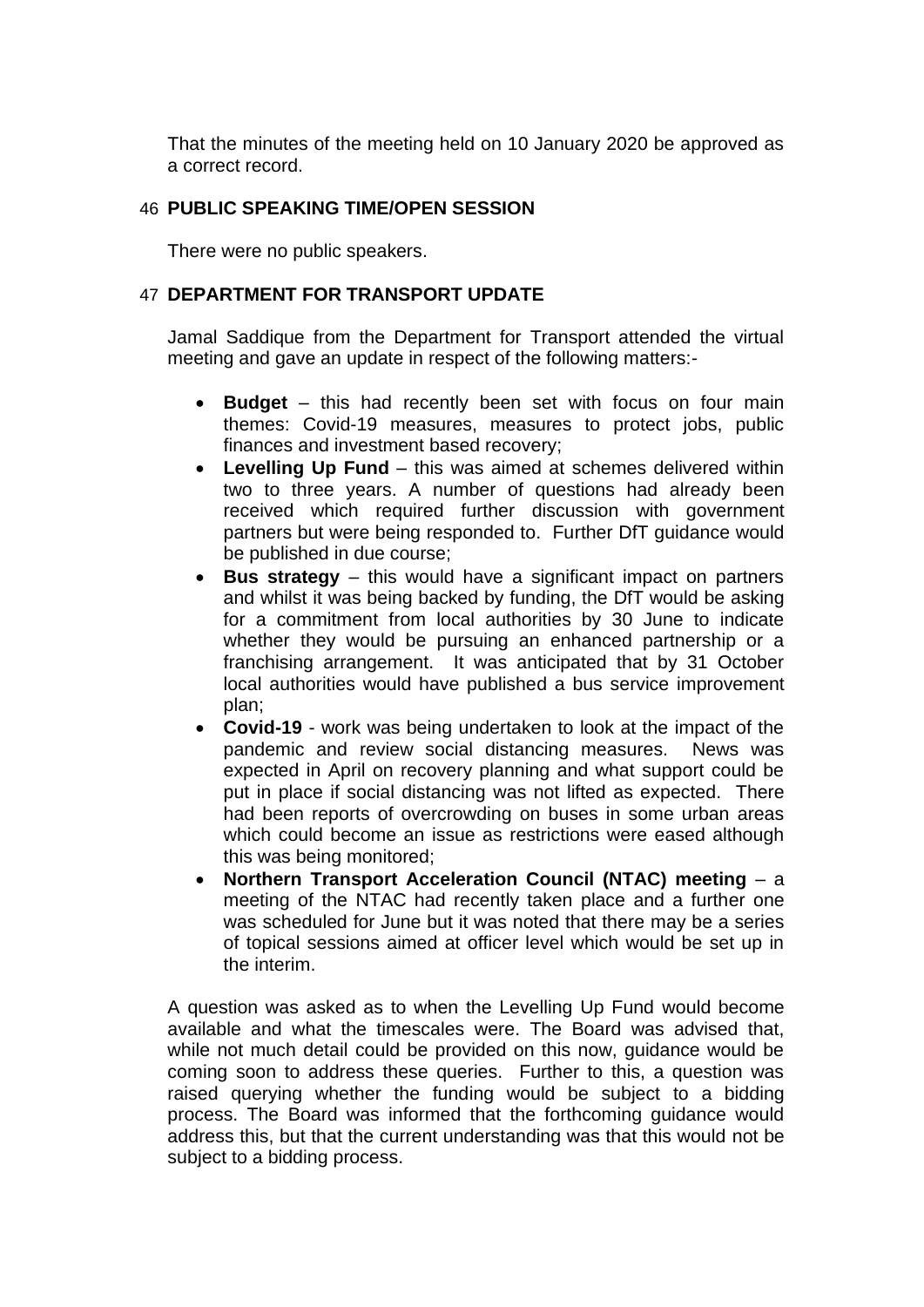## **RESOLVED**

- 1. That the update be noted.
- 2. That guidance on the Levelling Up Fund be shared when available.

## 48 **HIGHWAYS ENGLAND UPDATE**

John Hope, representing Highways England, attended the virtual meeting and gave a verbal update which included information on the following:-

- **Current traffic levels on the strategic road network** had reduced by 25% compared to the same month in 2020 although there had been a 3% increase in the past week which showed a general upward trend;
- **M6 Junction 19 scheme** was preparing to open up to traffic in August 2021 with two more weekend closures planned in April;
- **Route strategy process** major scheme improvements were being developed for the next road improvement period which would be 2025 – 2030. Problem areas were being identified in each county and an external engagement phase would begin soon;
- **Smart motorway stocktake and action plan** had gained considerable media coverage. Recommendations had been made for improving safety on smart motorways and a motorway development group had been established to accelerate the delivery of key actions from the stocktake, such as reducing the distance between emergency stopping areas and speeding up the rollout of stopped vehicle detection technology;
- **Highways England's net zero carbon plan** strategy was expected to be launched in May 2021;
- **M62 Junction 10-12 scheme** was now complete;
- **M56 Junction 6-8** work was progressing well and expected to open for traffic in May 2022;
- **M6 Junction 19 scheme** was expected to open for traffic in August 2021. It was noted that this was opening earlier than planned which was positive. Two more weekend closures were expected in April

# **RESOLVED**

That the update be noted.

### 49 **NETWORK RAIL UPDATE**

Sam Wheelan, representing Network Rail, delivered a verbal update to the Board on behalf of Network Rail, including information on the following areas:-

• **Covid-19** – had impacted rail travel with passenger numbers significantly reduced since February 2020. There had not yet been a recovery although there were plans in place;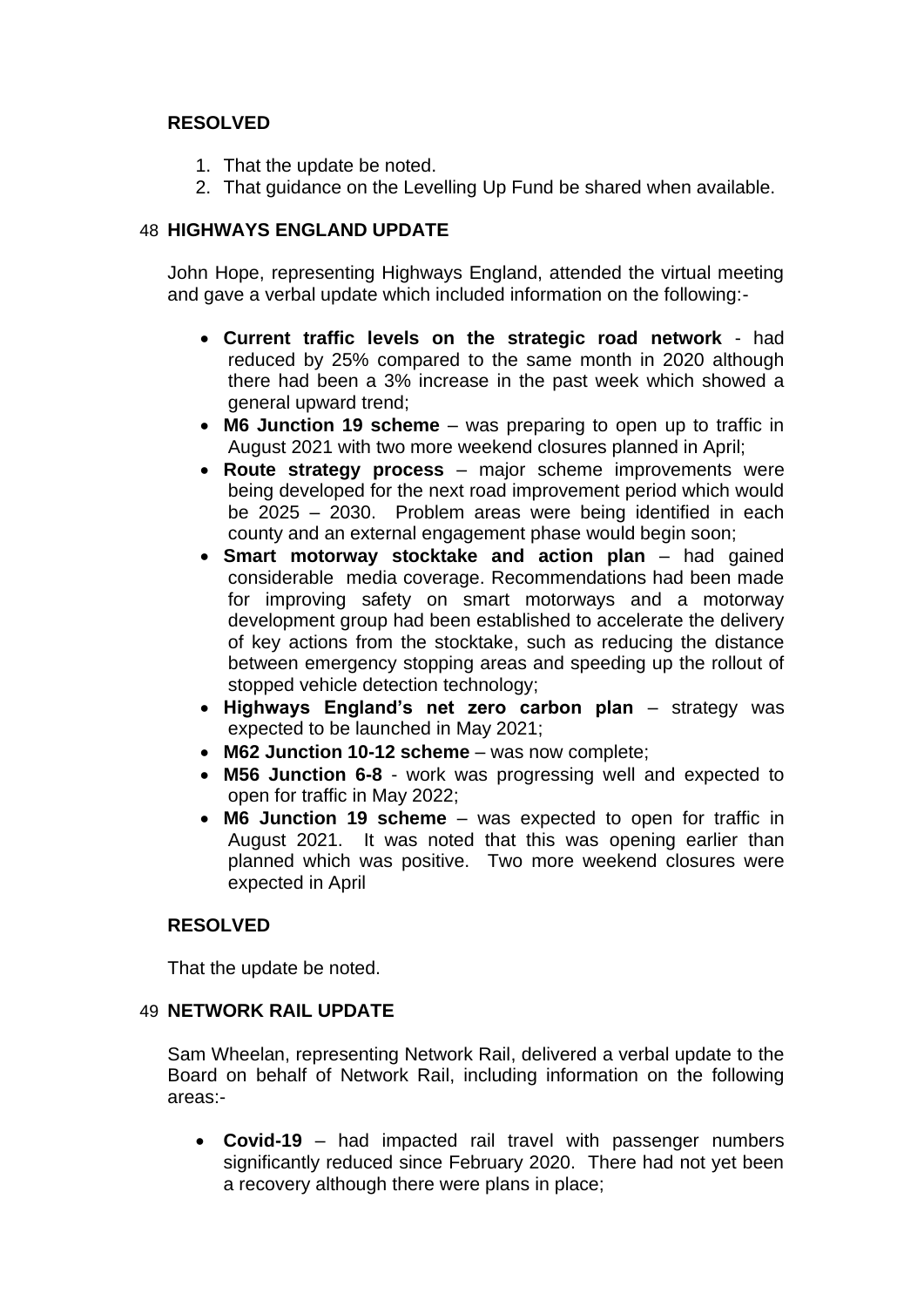- **Manchester recovery task force** was developing a more robust timetable for travel through Manchester with the intention to implement in 2022. A consultation on this had recently closed and the task force was considering the responses. It was noted that the time taken to develop a timetable was approximately one year so a decision on which option to take would need to be made quickly;
- **'Restoring Your Railway' project** looked at lines which were previously closed. Beeston Castle and Tarporley had been successful and would be progressing. It was noted that the LEP had agreed to provide a financial contribution to this re-opening work;
- **Chester Station** work was being undertaken to understand the future forecast demand and what needed to be done to accommodate it, including capacity analysis and timetabling solutions. A number of concept options would be developed and potential funding opportunities were being looked into.

Questions were asked as to when service reductions may improve and what funding opportunities may be available. It was agreed that Sam Wheelan would take these questions away and provide an update.

### **RESOLVED**

- 1. That the update be noted.
- 2. That responses be provided to the questions raised.

# 50 **HS2 AND CREWE HUB UPDATE**

Chris Hindle, representing Cheshire East Council attended the meeting to provide a verbal update on HS2 and the Crewe Hub.

The Board was advised that HS2 phase 2A had gained royal assent on 11 February and a subsequent planning application was expected in April. A consultation on the impact on road traffic as a result of the works on phase 2A and other implications, such as on the natural environment, had been undertaken and closed on 26 February.

Network Rail had been commissioned for design work on Crewe Hub station and a planning application was expected in early 2022. A response from the government on the business case for the hub was awaited. Network Rail and the HS2 design team were anticipating a major investment decision from the government to support the work in October.

### **RESOLVED**

That the update be noted.

# 51 **NORTHERN POWERHOUSE RAIL UPDATE**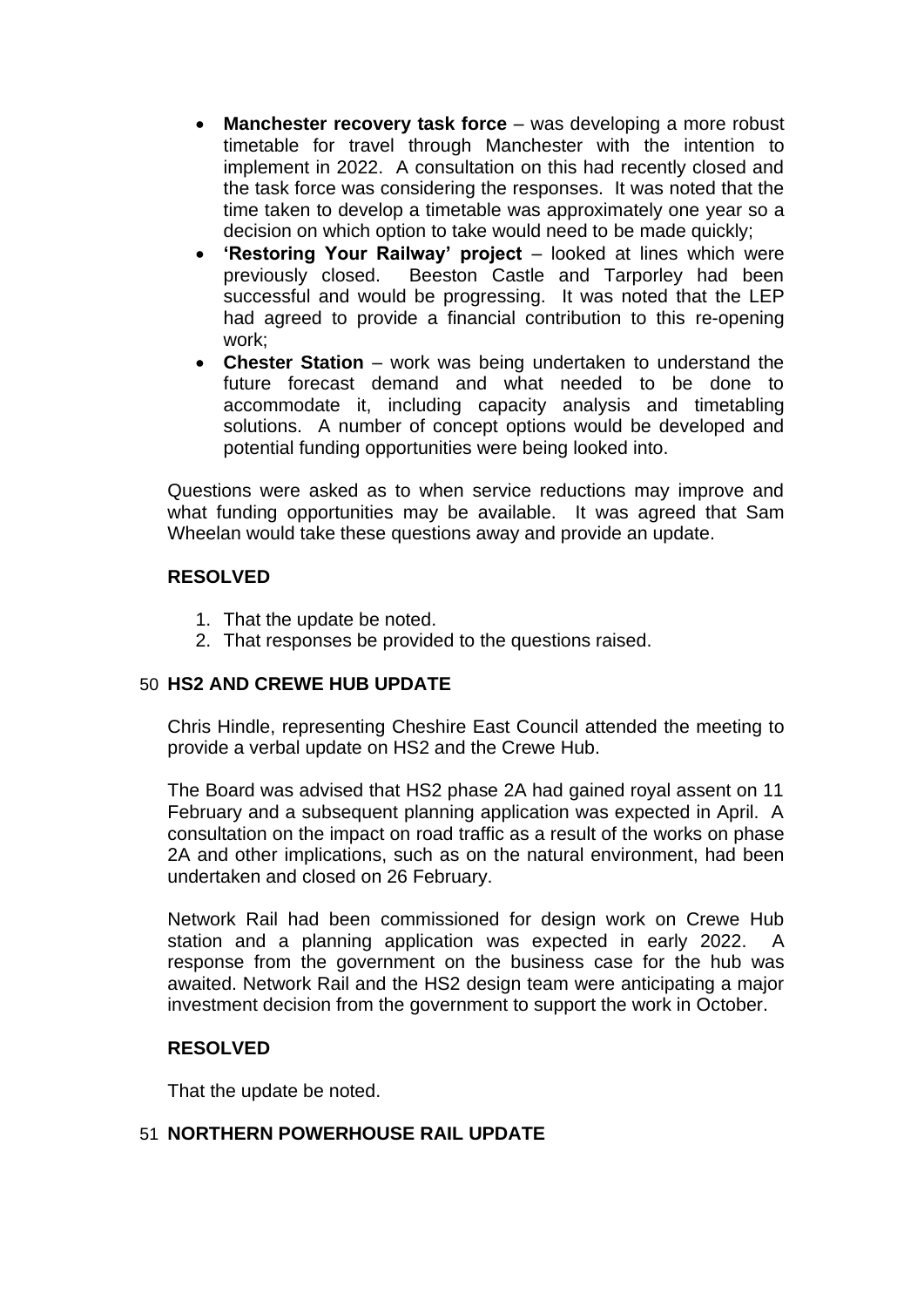The Board received a report on the Northern Powerhouse Rail (NPR). Stephen Hunter, representing Warrington Borough Council advised the Board that considerable progress had been made on the business case. The strategic outline case was due to be submitted by the end of March 2021 but a decision was taken to delay the publication to reflect the integrated rail plan expected in the spring.

The strategic outline case would present a confirmed option for the NPR network across the north of England.

### **RESOLVED**

That the report be noted.

#### 52 **TRANSPORT FOR THE NORTH UPDATE**

The Board received an update report on Transport for the North (TFN). TFN had been informed of its funding settlement for 2021-22 which was a substantial reduction in the core funding although most of the reduction had been able to be mitigated. The budget had now been set for this period.

Future funding had been withdrawn for integrated and smart travel and this programme would be wound up by the end of March 2021.

There was a board meeting scheduled to take place later in the week where the main items discussed would be the confirmation of the business plan for next year, budget setting, confirmation of the corporate risk register and a governance report.

It was also noted that TFN was currently in the process of recruiting a new Chief Executive Officer.

### **RESOLVED**

That the report be noted.

#### 53 **BUS STRATEGY UPDATE**

It was noted that the LEP had provided funding to develop a sub-regional bus strategy with the aim to work out what the issues were across the subregion and what measures local authorities could look at to support bus services. This work would look at the situation prior to Covid-19 and also the impact of the pandemic in considering how to get people back on buses. A national strategy had also been published and, following this, a meeting had taken place with consultants to look at what implications the national strategy would have on sub-regional work. The consultants would be providing suggestions in the next couple of weeks and it was agreed that Roy would circulate this for comments when available.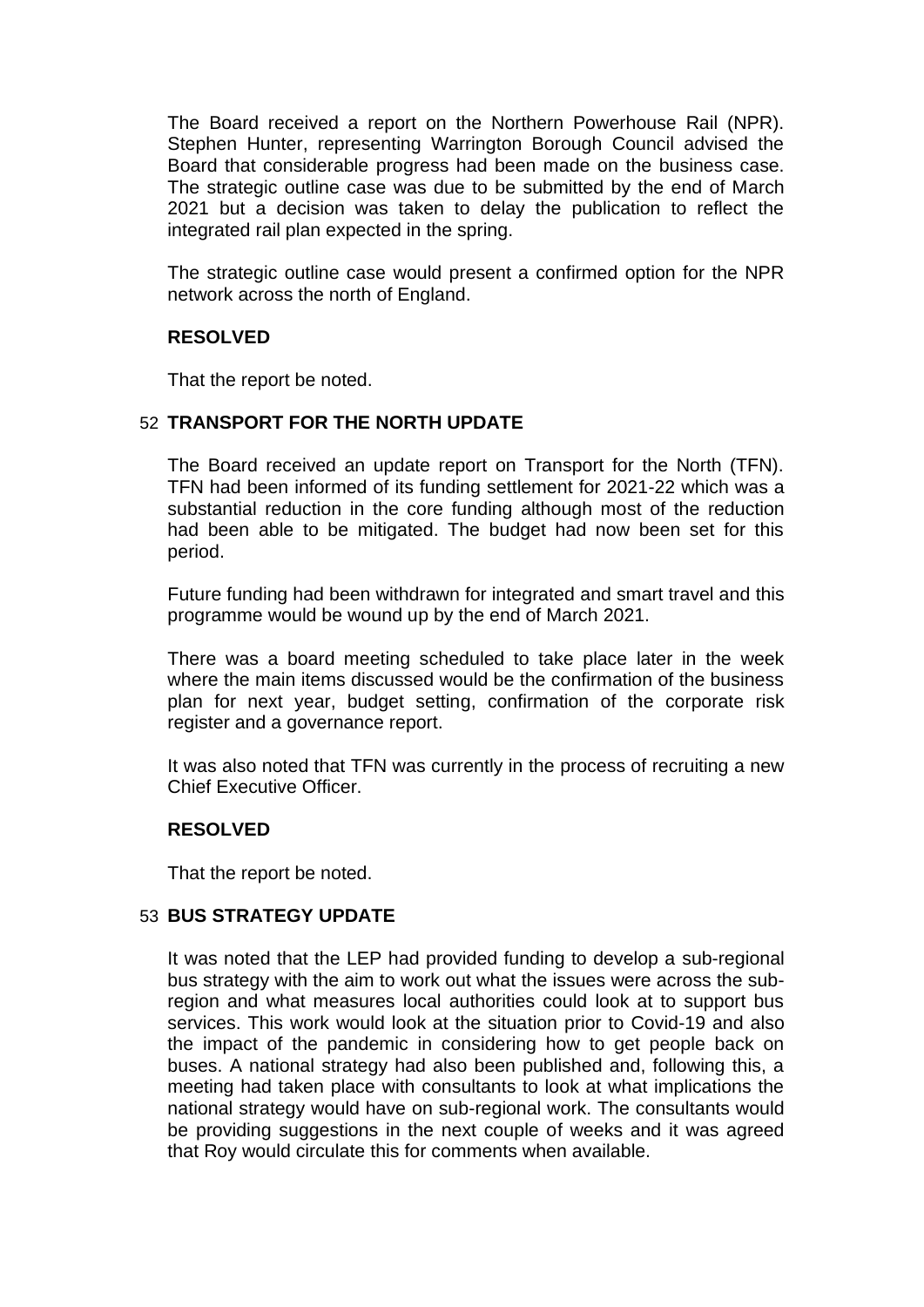# **RESOLVED**

- 1. That the update be noted.
- 2. That the consultants' suggestions be circulated for comments when available.

# 54 **LOCAL AUTHORITY UPDATES**

Updates were provided for each local authority. Highlights included:

# **Cheshire West and Chester**

- **Bus Strategy**  draft recommendations, aligning with the national and regional bus strategies, had been sent to the scrutiny panel;
- **Local Growth Fund Schemes**  work was currently ongoing on a number of schemes, including: A51 Tarvin to Chester Improvement Scheme, A5117 Pedestrian and Cycling Improvements, Chester to Ellesmere Port Canal Towpath Pedestrian and Cycling Improvements;
- **Chester E-Scooter Trial** had been operational since 21 December 2020 and was being introduced in a phased approach.

## **Warrington**

- **Centre Park Link** was now open to traffic;
- **Omega area** good progress was being made and was due to be completed this summer;
- **Access Fund allocation** currently in the process of delivering schemes through this, including a sustainable travel package and a bus depot with provision for electric buses.

# **Cheshire East**

- **Congleton Link Road** due to open 19 April. Opening was expected to be low key due to Covid-19 restrictions and the Purdah period, although there would be an official opening later in the year;
- **Poynton Relief Road** work was underway and due to open in summer 2022;
- **NW Crewe Package** work was commencing and construction was due to start in 2022;
- **Middlewich Eastern Bypass** construction was due to start in summer 2022;
- **A500 Dualling** site works were scheduled to start in summer 2022 subject to CPO progress.

# **RESOLVED**

That the updates be noted. 55 **ANY OTHER BUSINESS**